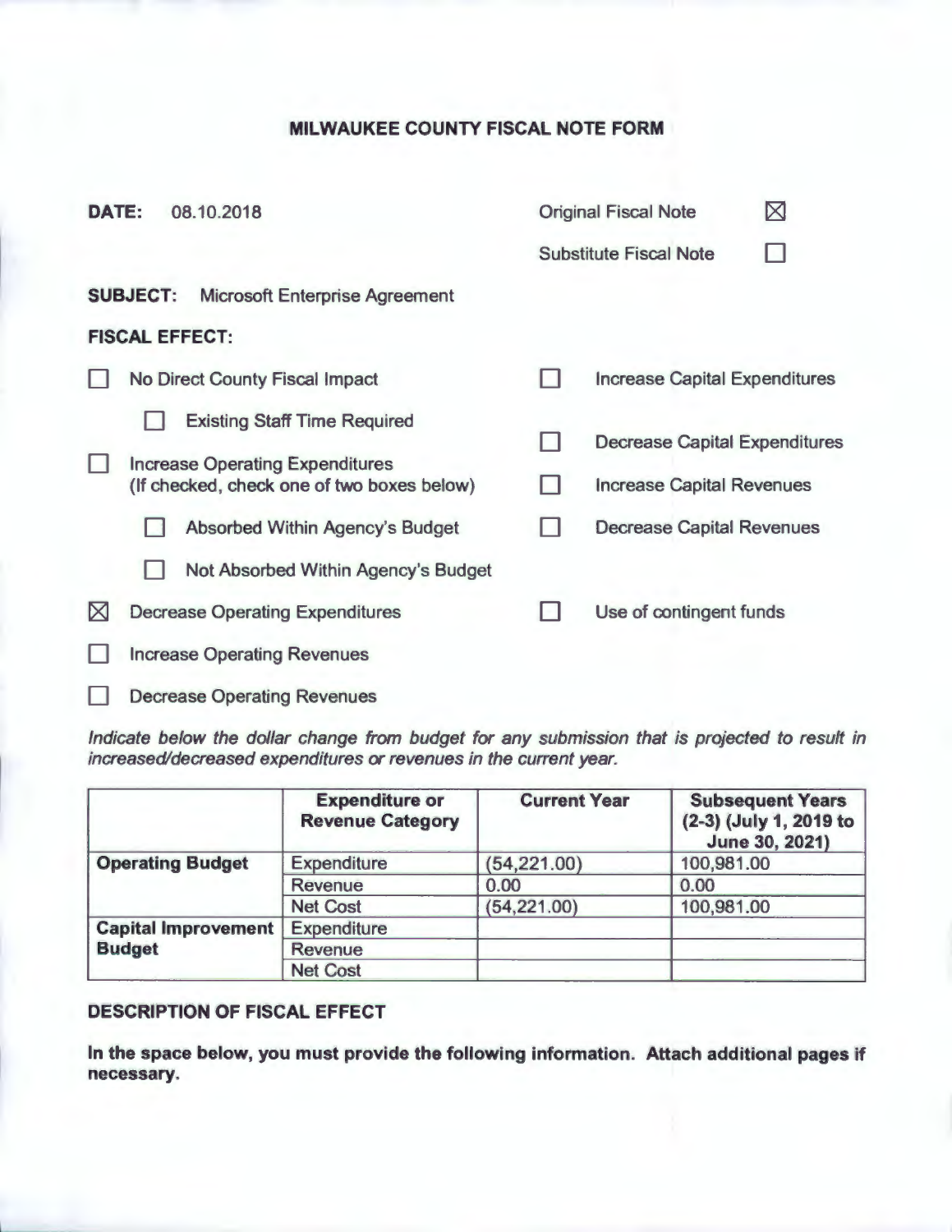A. Briefly describe the nature of the action that is being requested or proposed, and the new or changed conditions that would occur if the request or proposal were adopted.

The approval of the requested action will allow Milwaukee County to execute a three-year Enterprise Agreement for a total fees not exceeding \$3,346,760 with Microsoft Corporation through its Large Account Reseller, Crayon Software Experts, LLC. This contract will allow Milwaukee County users and information technology systems to continue using Microsoft products for the daily business operations of the County.

B. State the direct costs, savings or anticipated revenues associated with the requested or proposed action in the current budget year and how those were calculated.<sup>1</sup> If annualized or subsequent year fiscal impacts are substantially different from current year impacts, then those shall be stated as well. In addition, cite any one-time costs associated with the action, the source of any new or additional revenues (e.g. State, Federal, user fee or private donation), the use of contingent funds, and/or the use of budgeted appropriations due to surpluses or change in purpose required to fund the requested action.

The overall cost under this three-year Microsoft Enterprise Agreement will be up to \$3,346, 760. The total fees is expected to be approximately \$1,045,779 in Fiscal Year 2018; approximately \$1,122,521 in Fiscal Year 2019; and approximately \$1,178,460 in Fiscal Year 2020.

DAS-IMSD has negotiated the license fees for the all Microsoft products under this Enterprise Agreement with Crayon and Microsoft. As a result of these negotiations, Milwaukee County is saving \$218,000 (compared to the amount originally quoted by Crayon) over the three (3) year term of this contract.

This total amount of \$3,346,760 is expected to be paid from the DAS-IMSD operating budget for the Fiscal Years 2018 - 2020.

C. Discuss the budgetary impacts associated with the proposed action in the current year. A statement that sufficient funds are budgeted should be justified with information regarding the amount of budgeted appropriations in the relevant account and whether that amount is sufficient to offset the cost of the requested action. If relevant, discussion of budgetary impacts in subsequent years also shall be discussed. Subsequent year fiscal impacts shall be noted for the entire period in which the requested or proposed action would be implemented when it is reasonable to do so (i.e. a five-year lease agreement shall specify the costs/savings for each of the five years in question). Otherwise, impacts associated with the existing and subsequent budget years should be cited.

DAS - IMSD, low org 1173, has \$1,045,779 to pay for Year 1 fees under this Enterprise Agreement in its Fiscal Year 2018 operating budget. These funds are sufficient to fully pay year 1 fee under the Enterprise Agreement. DAS-IMSD will request additional funds in Fiscal Years 2019-20 operating budgets for the remaining fees for year 2-3 of this Enterprise Agreement.

This Enterprise Agreement provides an excellent pricing, simplified licensing management; and, flexibility needed to meet the day to day technology needs for Milwaukee County.